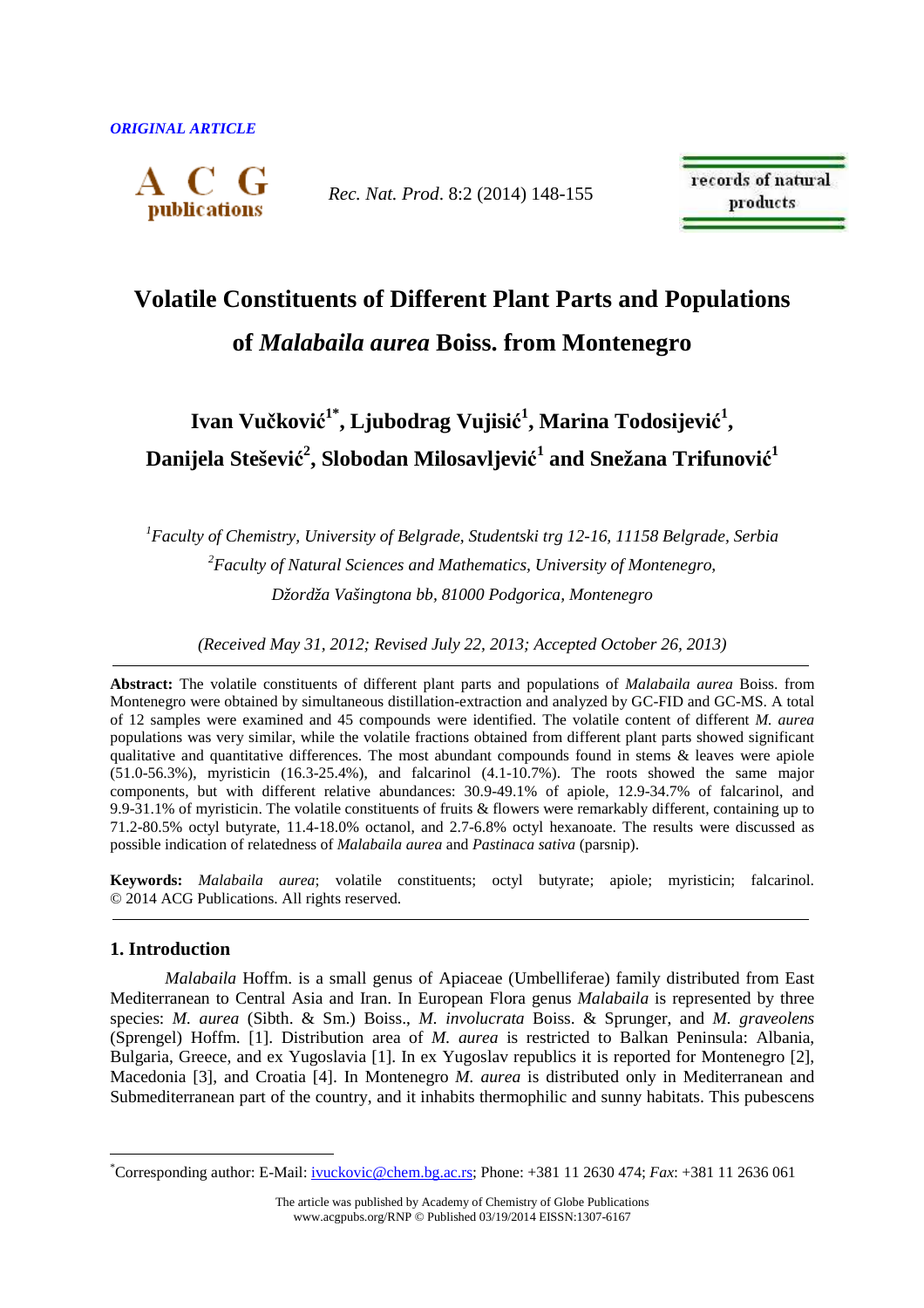and somewhat viscid biennial reaches height up to 50 cm. Considering chromosome number, two different cases have been reported:  $2n=22$  [5,6], and  $2n=20$  [7,8].

According to Pimenov and Ostroumova [9], in genotype, as well as in all essential taxonomic characters including carpological, all species of *Malabaila* genus are closely related to *Pastinaca* L. species. Although *M. aurea* is slightly aromatic plant, a literature search did not reveal any reference to its local use in traditional medicine or culinary. Only the essential oil composition of the aerial parts (Greece collection) has previously been reported: 48 compounds were identified representing 90.9% of the total oil; the major constituents were octyl isobutyrate (40%), spathulenol (12.4%), and octanol (8.9%) [10]. The aim of this study was a complete analysis of the volatile constituents of different *M. aurea* populations from Montenegro, the comparison between the volatiles obtained from different plant parts, and the evaluation of their similarity with other *Malabaila* species*,* as well as related *Pastinaca* species.

## **2. Materials and Methods**

#### *2.1. Plant Material*

Herbal material of *Malabaila aurea* Boiss. was collected in late spring 2010, at four different localities in Montenegro:  $i =$  hill Gorica in Podgorica (UTM CM 59, N  $42^{\circ}$  26' 57", E 19° 16' 02"), *ii* = Vranjske njive near Podgorica (UTM CN 50, N 42° 28' 21", E 19° 15' 06"), *iii* = Bioče (UTM CN 60, N 42° 30' 57", E 19° 21' 04"), *iv* = Bušat (UTM CM 44, N 42° 00' 23", E 19° 08' 58") (Figure 1). The plant was identified by one of the authors (D. Stešević), and voucher specimens are deposited at herbarium collection of Faculty of Sciences (TGU), University of Montenegro (voucher codes 253790-253793).



**Figure 1.** Sampling sites of *Malabaila aurea* in Montenegro: hill Gorica in Podgorica (UTM CM 59); Vranjske njive near Podgorica (UTM CN 50); Bioče (UTM CN 60); Bušat (UTM CM 44).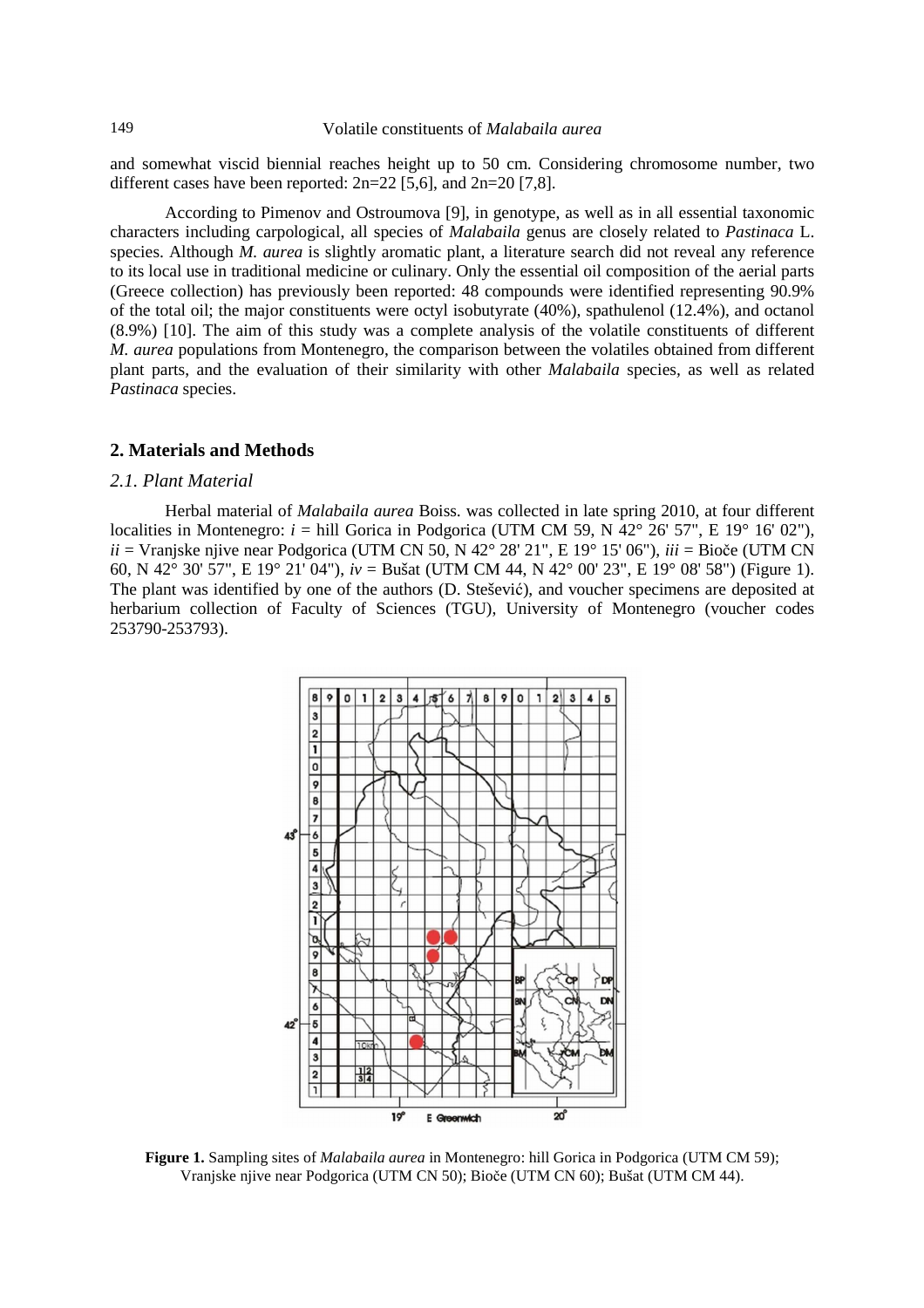## *2.2. Likens-Nickerson distillation-extraction*

Herbal material was air-dried in shade. Thereafter, the organs were separated (roots, steams  $\&$ leaves, and fruits & flowers) and cut in pieces. Twelve samples (4 populations  $\times$  3 plant parts) were subjected to simultaneous distillation-extraction on a *Likens*-*Nickerson* type glass apparatus. Approximately 100 g of each sample was soaked in 250 mL of water and distilled for 2 h, while methylene chloride (10 mL) was used as trap solvent. After distillation, the methylene chloride layer was separated and dried over  $Na<sub>2</sub>SO<sub>4</sub>$ . An aliquot of the extract (1mL) was then transferred into the vial for qualitative and quantitative analysis using GC-MS and GC-FID.

## *2.3. Gas chromatography-mass spectrometry*

GC and GC-MS analyses were performed on an Agilent 7890A GC system equipped with a 5975C inert XL EI/CI MSD and a FID detector connected by capillary flow technology through a twoway splitter with make-up gas. An HP-5 MSI capillary column (Agilent Technologies, 25 mm i.d., 30 m length,  $0.25$  µm film thickness) was used. The injector temperature was  $250^{\circ}$ C and the injection volume was 1 µL. Each sample was injected for several times using different injection modes (in the range from splitless to 1:250 split ratio), in order to get the optimal intensities of the peaks in GC chromatogram. The carrier gas (He) flow rate was 1.1 mL/min, whereas the column temperature was programmed linearly in the range of 60–315°C at the rate of 3°C/min, with final 15-min hold. EI mass spectra (70 eV) were acquired in  $m/z$  range of 35–550, and the ion source temperature was 230°C. A library search and mass spectral deconvolution and extraction were performed by using NIST AMDIS (Automated Mass Spectral Deconvolution and Identification System) software, version 2.64. We used retention index (RI) calibration data analysis based on the retention times of n-alkanes, which were injected after the sample under the same chromatographic conditions. The search was performed against NIST05 and Willey07 libraries and confirmed by retention time lock (RTL) method and RTL Adams database [11]. Percentages (relative) of the identified compounds were computed from the corresponding GC-FID peak areas.

#### *2.4. NMR analysis*

The volatile constituents of the selected sample (steams & leaves of *M. aurea* from sampling site  $i =$  Gorica) were analysed by NMR spectroscopy. An aliquot (5 mL) of the methylene chloride extract obtained by Likens-Nickerson distillation-extraction was evaporated to dryness under mild nitrogen stream. The residue was dissolved in  $0.5$  mL of CDCl<sub>3</sub> and transferred into NMR tube. <sup>1</sup>H NMR spectrum was recorded on Varian Gemini 2000 spectrometer at 200 MHz, with TMS as internal standard.

### **3. Results and Discussion**

Twelve samples of volatile constituents were obtained by simultaneous distillation-extraction from three separated plant parts (steams & leaves, roots, and fruits & flowers) of four different populations of *Malabaila aurea.* Qualitative and quantitative analysis of the samples was performed by GC-MS and GC-FID techniques. The results are presented in Table 1. as relative percentages of components in GC-FID chromatograms (Supplementary Figures S1-S12).

A total of 45 compounds were identified: in each sample between 20 and 31 compounds, representing more than 97% of the volatile fraction. Regarding the volatile content of *M. aurea*, two main features can be observed: *i*) the volatiles from different populations were similar with some variations in quantities of major compounds; and *ii*) the volatile fractions from different parts of the plant showed significant qualitative and quantitative differences. Phenylpropanoids were the dominant class of compounds in the volatile fraction of steams & leaves and the roots, while major fruits & flowers volatiles were aliphatic esters.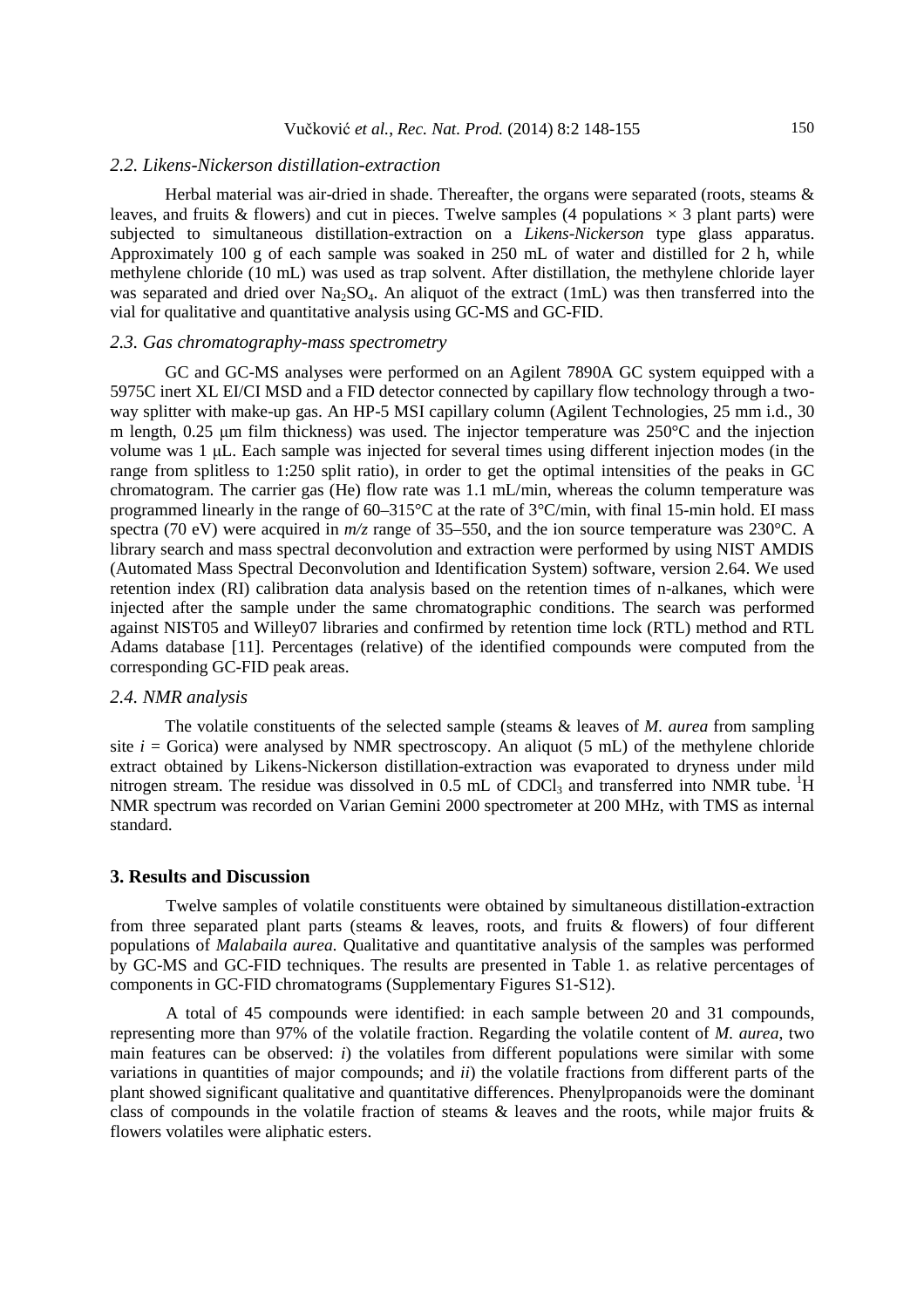|    |                      | $\mathbf{RI}^{\rm a}$ | <b>Table 1.</b> Volatile constituents of unferent plant parts and populations of <i>mutubunu unfeu</i> from montenegro<br><b>Roots</b> |                |                |                          |              |     | <b>Stems&amp;Leaves</b> |                          | <b>Fruits&amp;Flowers</b> |                |                |                          |  |
|----|----------------------|-----------------------|----------------------------------------------------------------------------------------------------------------------------------------|----------------|----------------|--------------------------|--------------|-----|-------------------------|--------------------------|---------------------------|----------------|----------------|--------------------------|--|
|    | Compound             |                       | $\overline{i}^{\rm b}$                                                                                                                 | ii             | iii            | iv                       | $\mathbf{i}$ | ii  | iii                     | iv                       | $\mathbf{i}$              | ii             | iii            | iv                       |  |
| 1  | Hexanal              | 804                   | 0.7                                                                                                                                    | 0.6            | 0.1            | 0.9                      | 0.4          | 0.2 | 0.1                     | 0.3                      | t                         | $\mathbf{t}$   | t              | t                        |  |
| 2  | $(E)$ -2-Hexenal     | 840                   |                                                                                                                                        |                |                | $\sim$                   | 0.2          | 0.2 |                         | 0.2                      |                           |                |                |                          |  |
| 3  | Hexanol              | 850                   | $\blacksquare$                                                                                                                         |                | $\blacksquare$ | $\sim$                   | $\sim$       |     |                         | $\blacksquare$           | 0.1                       | 0.1            | t              | t                        |  |
| 4  | Heptanal             | 884                   | 0.2                                                                                                                                    | 0.3            | 0.2            | 0.4                      | 0.1          |     |                         | t                        | t                         | t              |                |                          |  |
| 5  | $\alpha$ -Pinene     | 915                   | t                                                                                                                                      | $\overline{a}$ |                | $\sim$                   | 0.1          |     |                         |                          |                           |                |                |                          |  |
| 6  | $(E)$ -2-Heptenal    | 943                   |                                                                                                                                        |                |                | $\overline{\phantom{a}}$ | 0.1          |     |                         | 0.1                      |                           |                |                |                          |  |
| 7  | $\beta$ -Pinene      | 968                   | 0.5                                                                                                                                    | 1.3            | 0.3            | 0.9                      | 0.1          |     | $^{\dagger}$            | 0.1                      |                           |                |                |                          |  |
| 8  | 2-Pentylfuran        | 987                   | 0.2                                                                                                                                    | 0.3            | t              | 0.2                      | 0.1          | t   |                         | t                        |                           |                |                |                          |  |
| 9  | Octanal              | 1003                  | 0.7                                                                                                                                    | 0.8            | 0.6            | 1.4                      | 0.4          | 0.2 | t                       | 0.3                      | 0.8                       | 0.5            | 0.4            | 0.6                      |  |
| 10 | 2-Phenylacetaldehyde | 1039                  | $\blacksquare$                                                                                                                         |                |                | $\blacksquare$           | 0.3          | 0.2 | $\sim$                  | 0.2                      | t                         | t              | t              | $\overline{\phantom{a}}$ |  |
| 11 | <b>Octanol</b>       | 1065                  | 1.8                                                                                                                                    | 1.2            | 0.4            | 0.6                      | 1.8          | 0.6 | $\sim$                  | 0.7                      | 16.7                      | 18.0           | 12.9           | 11.4                     |  |
| 12 | Nonanal              | 1096                  | t                                                                                                                                      | 0.1            | t              | 0.2                      | 0.1          | t   | t                       | 0.1                      | t                         | t              | $\overline{a}$ | $\blacksquare$           |  |
| 13 | Octanoic acid        | 1182                  | 0.2                                                                                                                                    | 0.3            | t              | 0.4                      |              |     |                         | $\overline{\phantom{a}}$ |                           | $t_{\cdot}$    | t              | 0.1                      |  |
| 14 | Hexyl butyrate       | 1197                  |                                                                                                                                        |                |                |                          |              |     |                         | $\overline{\phantom{a}}$ | 1.1                       | 1.1            | 0.7            | 0.7                      |  |
| 15 | Decanal              | 1209                  |                                                                                                                                        |                |                |                          |              |     |                         | $\blacksquare$           | 0.2                       | 0.2            | 0.2            | 0.1                      |  |
| 16 | Octyl acetate        | 1214                  |                                                                                                                                        |                |                |                          |              |     |                         |                          | 0.1                       | t              | t              | 0.1                      |  |
| 17 | Decanol              | 1279                  |                                                                                                                                        |                |                |                          |              |     |                         |                          |                           | t              | t              | t                        |  |
| 18 | $\delta$ -Elemene    | 1335                  |                                                                                                                                        |                |                |                          | 0.3          | 0.3 | $\mathbf{f}$            | 0.3                      |                           |                |                |                          |  |
| 19 | $\alpha$ -Copaene    | 1373                  | 0.2                                                                                                                                    | 0.3            | 0.3            | 0.3                      | 0.6          | 0.9 | 0.4                     | 0.6                      | $\mathbf{f}$              | $\overline{a}$ | t              |                          |  |
| 20 | Octyl butyrate       | 1389                  | 0.5                                                                                                                                    | 0.4            | 0.4            | 0.2                      | 1.0          | 1.1 | 0.4                     | t                        | 71.2                      | 74.3           | 78.0           | 80.5                     |  |
| 21 | $(E)$ -Caryophyllene | 1417                  | $\overline{\phantom{a}}$                                                                                                               |                |                | $\blacksquare$           | 0.2          | 0.3 | 0.2                     | 0.3                      | t                         | t              | t              | t                        |  |
| 22 | β-Copaene            | 1426                  |                                                                                                                                        |                |                |                          | $\sim$       | 0.2 | 0.1                     |                          |                           |                |                |                          |  |

23 α-Humulene 1451 - - - - 0.8 0.6 0.3 0.5 0.2 0.2 0.3 0.2

**Table 1.** Volatile constituents of different plant parts and populations of *Malabaila aurea* from Montenegro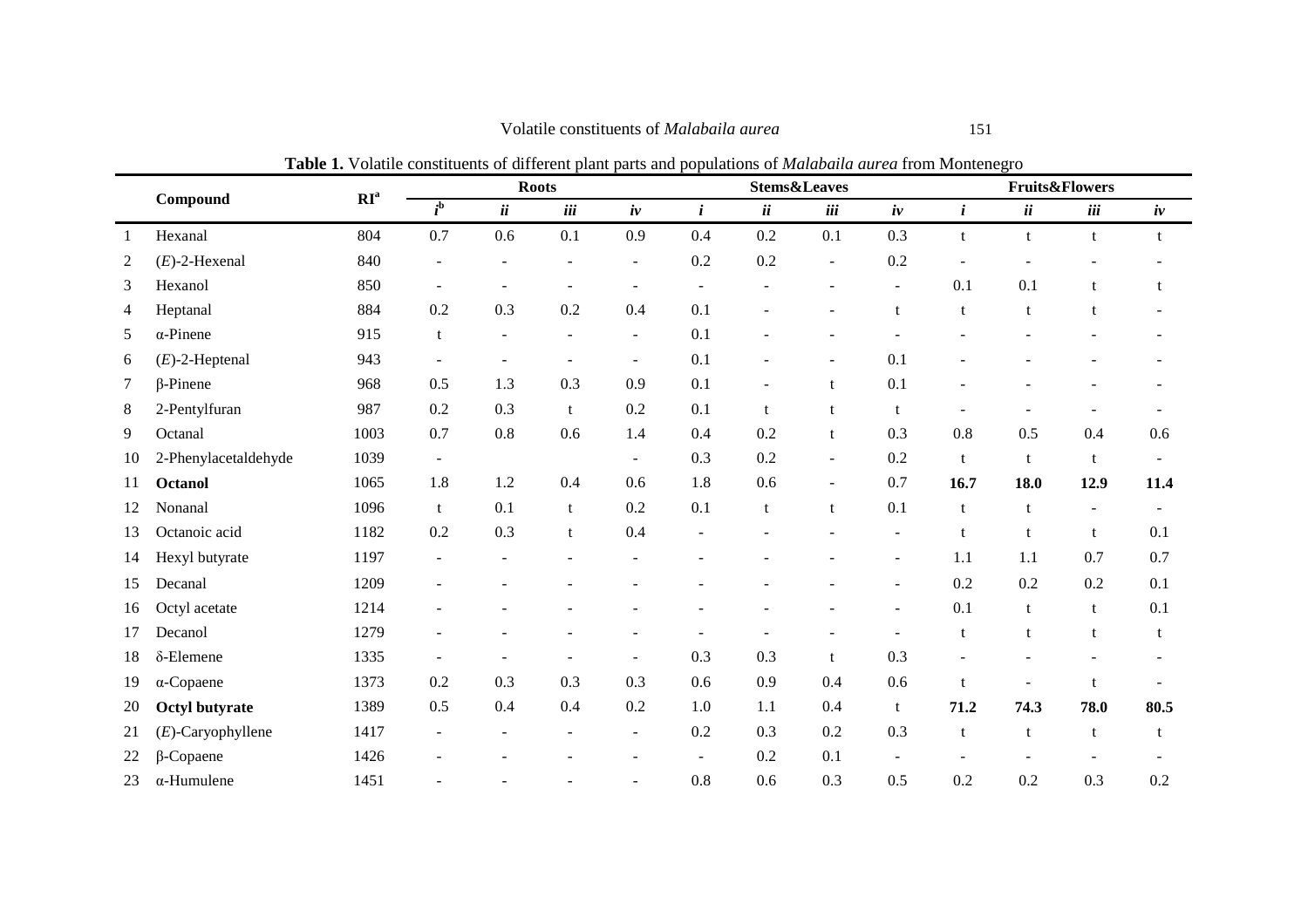| 24 | $\beta$ -Farnesene     | 1456 | 0.2                      |                | 0.2                      | 0.2            | 0.3                      | 0.2     | 0.5    | 0.6                      |      |      |                          |     |
|----|------------------------|------|--------------------------|----------------|--------------------------|----------------|--------------------------|---------|--------|--------------------------|------|------|--------------------------|-----|
| 25 | $\gamma$ -Decalactine  | 1470 | 0.6                      | $\mathbf{t}$   | t                        | 0.6            | $\sim$                   | $\sim$  | $\sim$ | $\blacksquare$           |      |      |                          |     |
| 26 | Bicyclogermacrene      | 1496 | 0.2                      | 0.3            | $\mathbf{t}$             | 0.2            | 2.4                      | 2.5     | 3.2    | 1.7                      |      |      |                          |     |
| 27 | $\beta$ -Bisabolene    | 1508 | 3.2                      | 4.9            | 4.1                      | 2.8            | 4.4                      | 6.6     | 4.4    | 3.8                      | t    | 0.1  | t                        |     |
| 28 | <b>Myristicin</b>      | 1524 | 18.5                     | 31.1           | 23.8                     | 9.9            | 25.4                     | 16.3    | 18.1   | 21.7                     | 0.3  | 0.3  | 0.2                      | 0.1 |
| 29 | Dihidroactinidiolide   | 1542 | t                        | $\overline{a}$ | $\sim$                   | $\sim$         | 0.1                      | 0.1     | $\sim$ | 0.1                      |      |      |                          |     |
| 30 | Elemicin               | 1557 | 0.5                      | 0.4            | 0.7                      | t              | 0.2                      | 0.2     | 0.2    | t                        |      |      |                          |     |
| 31 | Spathulenol            | 1576 | 1.3                      | 1.3            | 1.7                      | 2.0            | 2.4                      | 1.8     | 2.0    | 2.5                      | t    | t    | t                        |     |
| 32 | <b>Octyl hexanoate</b> | 1583 | $\overline{\phantom{a}}$ |                |                          |                |                          |         |        | $\overline{\phantom{a}}$ | 6.8  | 2.7  | 4.7                      | 3.3 |
| 33 | Decyl butanoate        | 1587 | $\overline{\phantom{a}}$ |                | $\overline{\phantom{a}}$ | $\overline{a}$ |                          |         |        | $\overline{\phantom{a}}$ | 0.4  | 0.4  | 0.5                      | 0.5 |
| 34 | Humulene epoxide       | 1607 | 0.4                      | 0.3            | 0.3                      | 0.4            | 0.5                      | 0.5     | 0.5    | 0.7                      | t    | t    | t                        | t   |
| 35 | <b>Apiole</b>          | 1689 | 30.9                     | 41.3           | 49.1                     | 48.1           | 51.0                     | 51.0    | 56.3   | 54.4                     | 0.8  | 1.1  | 0.6                      | 0.6 |
| 36 | Tetradecanoic acid     | 1765 | $\blacksquare$           | $\blacksquare$ | 0.2                      | $\sim$         | 0.1                      | t       | t      | 0.2                      |      |      | $\overline{\phantom{a}}$ |     |
| 37 | Angelicin              | 1778 | 0.7                      | 0.4            | 0.5                      | t              |                          |         |        |                          |      |      |                          |     |
| 38 | Octyl octanoate        | 1782 | $\blacksquare$           | $\blacksquare$ | $\overline{\phantom{a}}$ |                |                          |         |        | $\overline{a}$           | 0.3  | 0.1  | 0.9                      | 1.2 |
| 39 | Hexadecanoic acid      | 1963 | 1.5                      | 0.9            | 1.1                      | 1.4            | 0.4                      | 0.6     | ÷      | 0.3                      | t    |      | t                        |     |
| 40 | <b>Falcarinol</b>      | 2037 | 34.7                     | 12.9           | 15.4                     | 25.5           | 4.1                      | 10.4    | 10.7   | 7.9                      |      |      |                          |     |
| 41 | Phytol                 | 2116 | $\overline{\phantom{a}}$ | $\overline{a}$ |                          |                | $\overline{a}$           | 1.2     |        | $\overline{\phantom{a}}$ |      |      |                          |     |
| 42 | Linoleic acid          | 2142 | 0.2                      | 0.2            | 0.1                      | 0.1            | $\overline{\phantom{a}}$ | $\sim$  |        |                          |      |      |                          |     |
| 43 | Pentacosane            | 2487 | t                        | $\mathbf{f}$   | $\mathbf{t}$             | t              | 0.2                      | 0.2     | 0.2    | 0.2                      |      |      |                          |     |
| 44 | Heptacosane            | 2684 | t                        |                |                          | 0.2            | 0.3                      | 0.5     | 0.4    | 0.3                      |      |      |                          |     |
| 45 | Nonacosane             | 2882 | t                        | t              |                          | 0.1            | 0.3                      | $0.5\,$ | 0.5    | $0.2\,$                  |      |      |                          |     |
|    | <b>Total</b>           | 98.6 | 99.1                     | 98.5           | 99.3                     | 98.0           | 98.5                     | 98.6    | 99.4   | 98.2                     | 99.1 | 97.4 | 98.9                     |     |

<sup>a</sup>RI - Retention index (on HP-5MS column)

<sup>b</sup>*i*-*iv* - Different populations of *Malabaila aurea* (*<sup>i</sup>* = Gorica, *ii* = Vranjske njive, *iii* = Bioče, *iv* = Bušat; see Section 2.1.)

t - traces (less than 0.1%)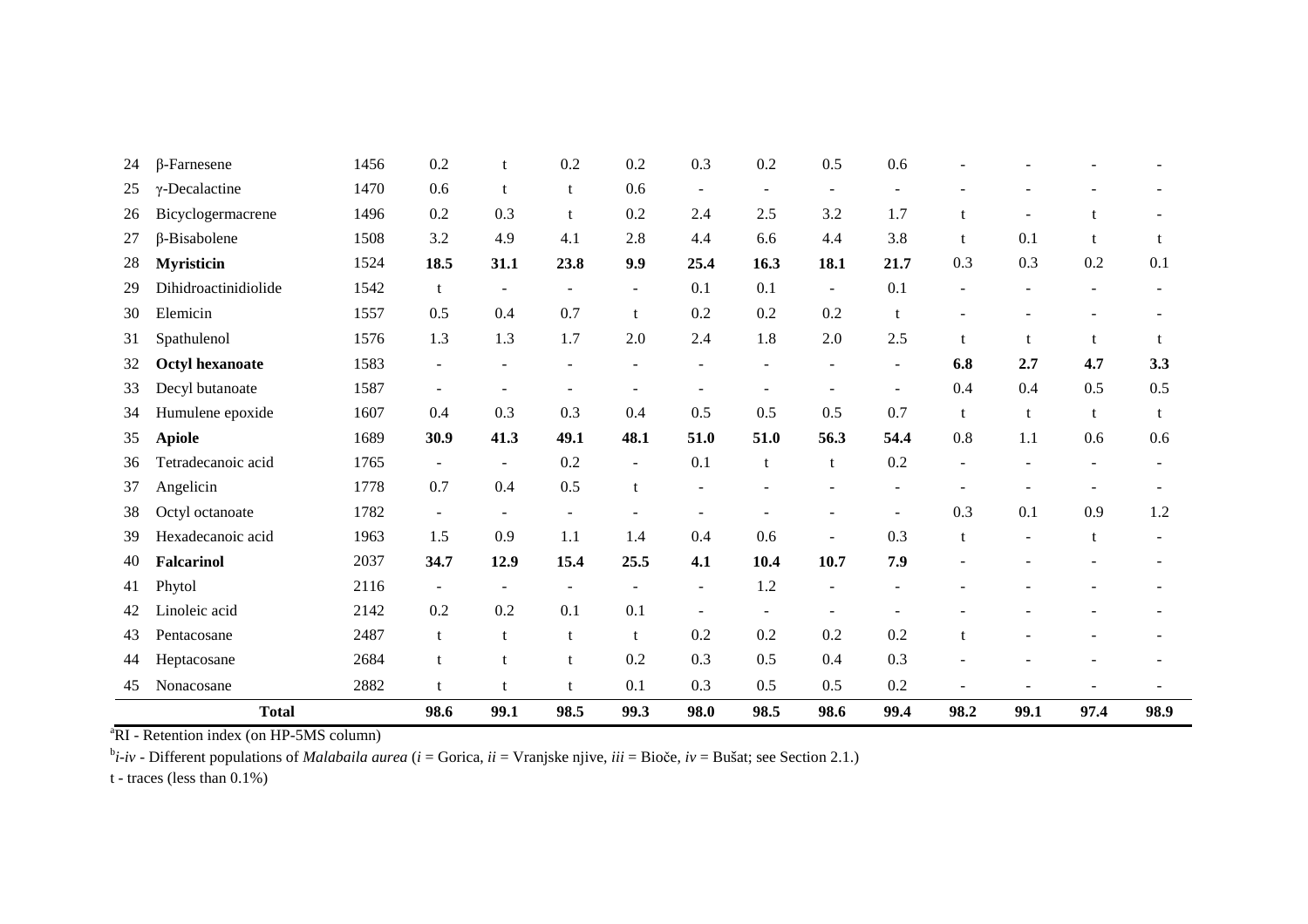The most abundant volatile compounds found in steams  $\&$  leaves were apiole (51.0-56.3%), myristicin (16.3-25.4%), and fatty alcohol falcarinol (4.1-10.7%). The principal volatile components of the roots were the same, but with different relative abundances: 30.9-49.1% of apiole, 12.9-34.7% of falcarinol, and 9.9-31.1% of myristicin. The steams & leaves comprised more sesquiterpenes (9.9-12.5%) in comparison with roots (5.9-7.4%), though a participation of sesquiterpenes is moderately low in all plant parts. A significant difference between the analyzed samples and the one previously investigated from Greece [10] was in the content of sesquiterpene spathulenol. Although this guaiane derivative was one of the most abundant constituent of Greece's essential oil (12.4%), in our samples it is represented with 1.3-2.0% in the roots and 1.8-2.5% in stems & leaves.

The volatile fraction from fruits & flowers of *M. aurea* was obtained in higher yields (estimated from peak intensities in GC chromatograms), and its content was completely different from the other parts of the plant. The major compounds were octyl esters and octanol, representing more than 95% in each sample. In the previous investigation of the essential oil of the aerial parts of the plant, Tzakou et al. [10] reported octyl isobutyrate as major component (40%). Using GC-MS technique, the major component in our samples could be identified as either octyl butyrate or octyl isobutyrate, since these compounds give almost identical EI MS spectra. The identification based on RT indices was also uncertain. To solve the dilemma we recorded NMR spectrum of the volatile fraction from fruits & flowers of representative sample  $(i = Gorica)$ . The <sup>1</sup>H NMR spectrum (Supplementary Figure S13) showed unambiguously that the major component of fruits & flowers was octyl butyrate. The key signal at  $\delta$  2.28 ppm (2H, triplet) belongs to CH<sub>2</sub> group of butyric acid residue. The remaining signals of octyl butyrate were in good agreement with literature data [12]. Additional signals in  ${}^{1}H$  NMR spectrum originated from octanol, the second most abundant component found in fruits & flowers, and were in agreement with the data from SDBS database [13].

The dominance of the aliphatic esters in the essential oils from the fruits and flowers was previously recorded for *Malabaila* species, but they were mainly hexyl esters. The major components of the oil from *M. suaveolens* fruits were hexyl butyrate (41.4%), *n*-octyl acetate (15.9%), and hexyl-2-methylbutyrate (7.6%) [14], while the oil from *M. secacul* flowers was rich in hexyl-3 methylbutyrate (26.3%), hexyl 2-methylbutyrate (14.9%) and hexyl butyrate (10.6%) [15]. Appreciable biosynthesis of octyl acetate, as well as octyl butyrate, which is the most abundant component in *M. aurea*, was taxonomically restricted to only a few genera of apiaceous plants including *Pastinaca* and *Heracleum* [16,17]. In fact, the most similar to *M. aurea* fruits & flowers volatiles was the essential oil of crushed seeds of *Pastinaca sativa* L. subsp. *urens*, whose major constituents were octyl butyrate and octyl hexanoate (79.5% and 5.3%, respectively) [18].

*Pastinaca* and *Heracleum* are the principal host plants of the parsnip webworm *Depressaria pastinacella* [19]. In these plants, octyl acetate and octyl butyrate are the only essential oil components found exclusively within tissues consumed by the webworm (reproductive tissues), whereas other essential oil components are distributed throughout the plant [20]. Octyl butyrate is both an olfactory and feeding deterrent to webworms, and its content correlates with co-occuring linear furocoumarins, which are phototoxic [21,22]. Octyl esters in these plants possibly serve as solubilizing agents that enhance penetration of these furanocoumarins into herbivore integuments and gut walls [23]. High similarity of *Pastinaca sativa* and *Malabaila aurea* in the essential oils composition, especially oils of the reproductive tissues, could indicate that both plants have developed similar defense mechanism. However, any connection of *M. aurea* and the webworm *D. pastinacella* is unknown.

Previous phylogenetic analysis of combined *rpoC1* and *rpl16* intron data supported 12 major clades within subfamily Apioideae (family Apiaceae) [24]. Within the "*Angelica*" clade four major groups of taxa were distinguished, however, not all molecular studies supported these groups as distinct. The "*Heracleum*" group comprises the genera *Heracleum, Malabaila, Pastinaca, Tordylium,*  and *Zosima,* whose belonging species are characterized generally by fruits with thickened wing margins and a rich diversity of furanocoumarins [24]. The volatile constituents of 23 taxa belonging to the Apioideae subfamily from the Central Balkan were studied in detail [25], though *M. aurea* from Montenegro hasn't been analyzed before. Given data about the composition of the volatiles of *M. aurea*, and particularly a fact about the prevalence of octyl butyrate (confirmed by NMR), could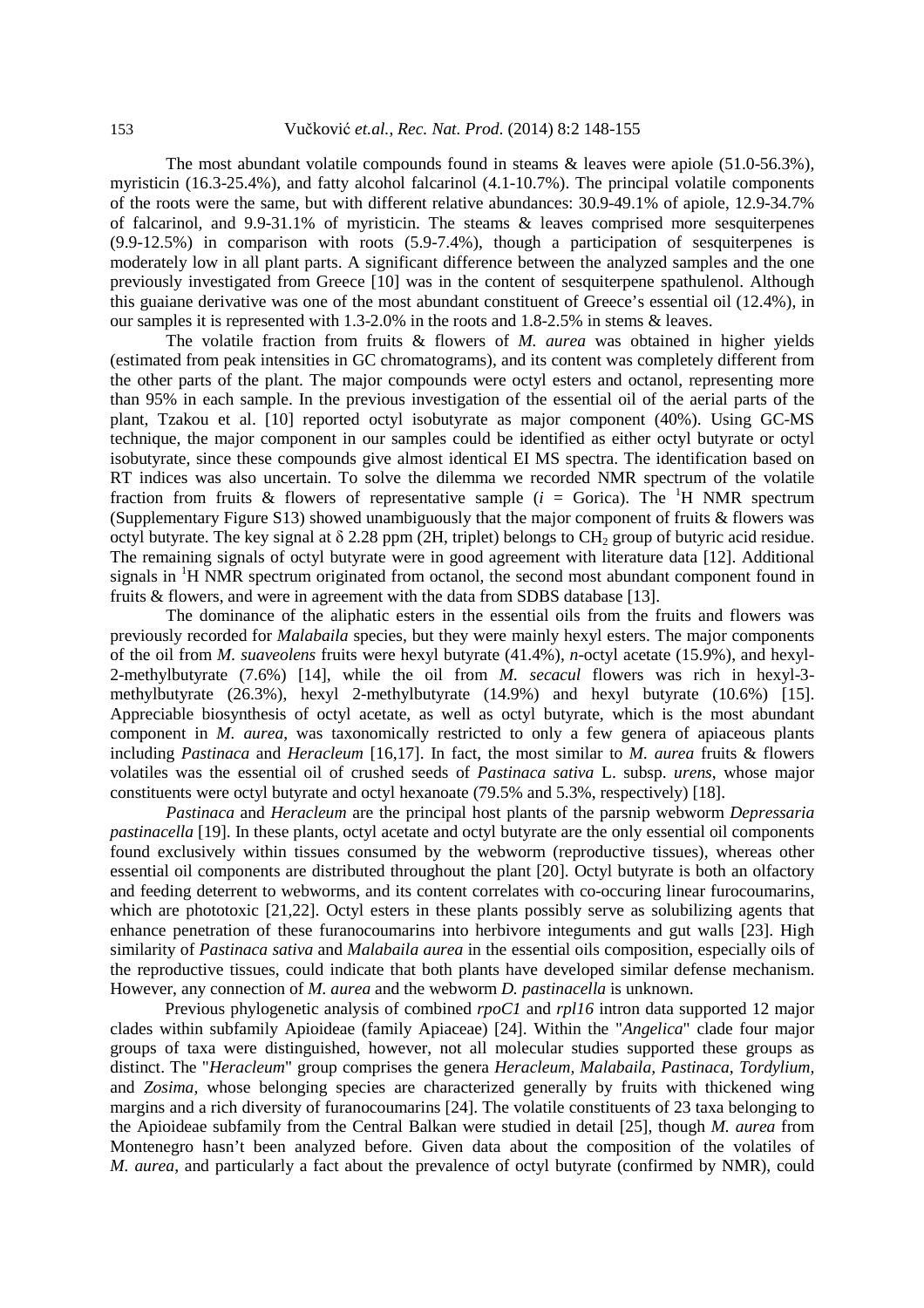## 154 Vučković *et.al.*, *Rec. Nat. Prod*. (2014) 8:2 148-155

evidently support relatedness of *Malabaila* and *Pastinaca* species, and contribute to the better understanding of the genus position within subfamily Apioideae.

#### **Acknowledgments**

The authors are grateful to the Ministry of Education and Science of the Republic of Serbia for financial support, Grant No. 172053.

#### **Supporting Information**

Supporting Information accompanies this paper on http://www.acgpubs.org/RNP

#### **References**

- [1] T. G. Tutin (1967). *Malabaila* Hoffm., In: Flora Europaea, ed: Cambridge University Press, Cambridge, UK, pp. 366-367.
- [2] J. Rohlena (1942). Conspectus florae Montenegrinae, *Preslia.* **20-21**, 1-506*.*
- [3] A. Hayek (1927). Prodromus Florae Peninsulae Blacanicae, *Feddes Repertorium.* **1**, 1043.
- [4] T. Nikolić (2010). Flora Croatica Database On-Line, Department of Botany, Faculty of Science, University of Zagreb, Available from: http://hirc.botanic.hr/fcd
- [5] J. C. van Loon and H. M. Snelders (1979). In: Reports, ed: Á. Löve, IOPB chromosome number reports LXV, *Taxon.* **28**, 632–634.
- [6] D. M. Moore (1982). Flora Europaea check-list and chromosome index. Cambridge University Press, Cambridge, UK
- [7] M. Baltisberger (1991). Cytological investigations of some Greek plants, Flora Mediterranea **1**, 157- 173.
- [8] T. Constantinidis, G. Kamari and D. Phitos (1997). A cytological study of 28 phanerogams from the mountains of SE Sterea Ellas, Greece, *Willdenowia.* **27**, 121-142.
- [9] M.G. Pimenov and T.A. Ostroumova (1994). The genus *Malabaila* HOFFM. (Umbelliferae: Tordylieae): A carpological investigation and taxonomic implications, *Feddes Repertorium.* **105**, 141-155.
- [10] O. Tzakou, P. Mylonas, M. Hancianu and A. Poiata (2008). Composition and antimicrobial activity of *Malabaila aurea* Boiss. essential oil, *J. Essent. Oil Res.* **20**, 270-271.
- [11] R.P. Adams (2007). Identification of Essential Oil Components by Gas Chromatography/Mass Spectrometry. Allured Publishing Corporation, Carol Stream, USA
- [12] Y. Ishii, M. Takeno, Y. Kawasaki, A. Muromachi, Y. Nishiyama, S. Sakaguchi (1996). Acylation of alcohols and amines with vinyl acetates catalyzed by  $Cp*_{2}Sm(thf)_{2}$ , *J. Org. Chem.* **61**, 3088-3092.
- [13] Spectral Database of Organic compounds (SDBS), The National Institute of Advanced Industrial Science and Technology, Japan, Available from: http://riodb01.ibase.aist.go.jp/sdbs/cgibin/direct\_frame\_top.cgi)
- [14] M.I. Nassar, E-S.A. Aboutabl, Y.A. Maklad, E-D.A. El-Khrisy and A.F. Osman (2009). Chemical constituents and bioactivities of *Malabaila suaveolens*, *Phcog. Res.* **1**, 342-347.
- [15] H. Akhlaghi (2010). Chemical composition of the essential oil from stems and flowers of *Malabaila secacul* (Miller) Boiss. from northeast Iran, *J. Essent. Oil Bearing Plants.* **13**, 135-138.
- [16] K.H. Kubeczka and E. Stah (1977). Essential oils from the Apiaceae (Umbelliferae) II. The essential oils from the above ground parts of *Pastinaca sativa*, *Planta Med.* **31**, 173-184.
- [17] C. Bicchi, A. D'Amato, C. Frattini, E.M. Cappelletti, R. Caniato and R. Filippini (1990). Chemical diversity of the contents from the secretory structures of *Heracleum sphondylium* subsp. *sphondylium*, *Phytochem.* **29**, 1883-1887.
- [18] M. Kurkcuoglu, K.H.C. Baser and M. Vural (2006). Composition of the essential oil of *Pastinaca sativa*  L. subsp. *urens* (req. ex Godron) Celak, *Chem. Nat. Compd.* **42**, 114-115.
- [19] M.R. Berenbaum and A.R. Zangerl (1991). Acquisition of a native host plant by an introduced oligophagous herbivore, *Oikos.* **62**, 153-159.
- [20] A.R. Zangerl, E.S. Green, R.L. Lampman and M.R. Berenbaum (1997). Phenological changes in primary and secondary chemistry of reproductive parts in wild parsnip, *Phytochem.* **44**, 825-831.